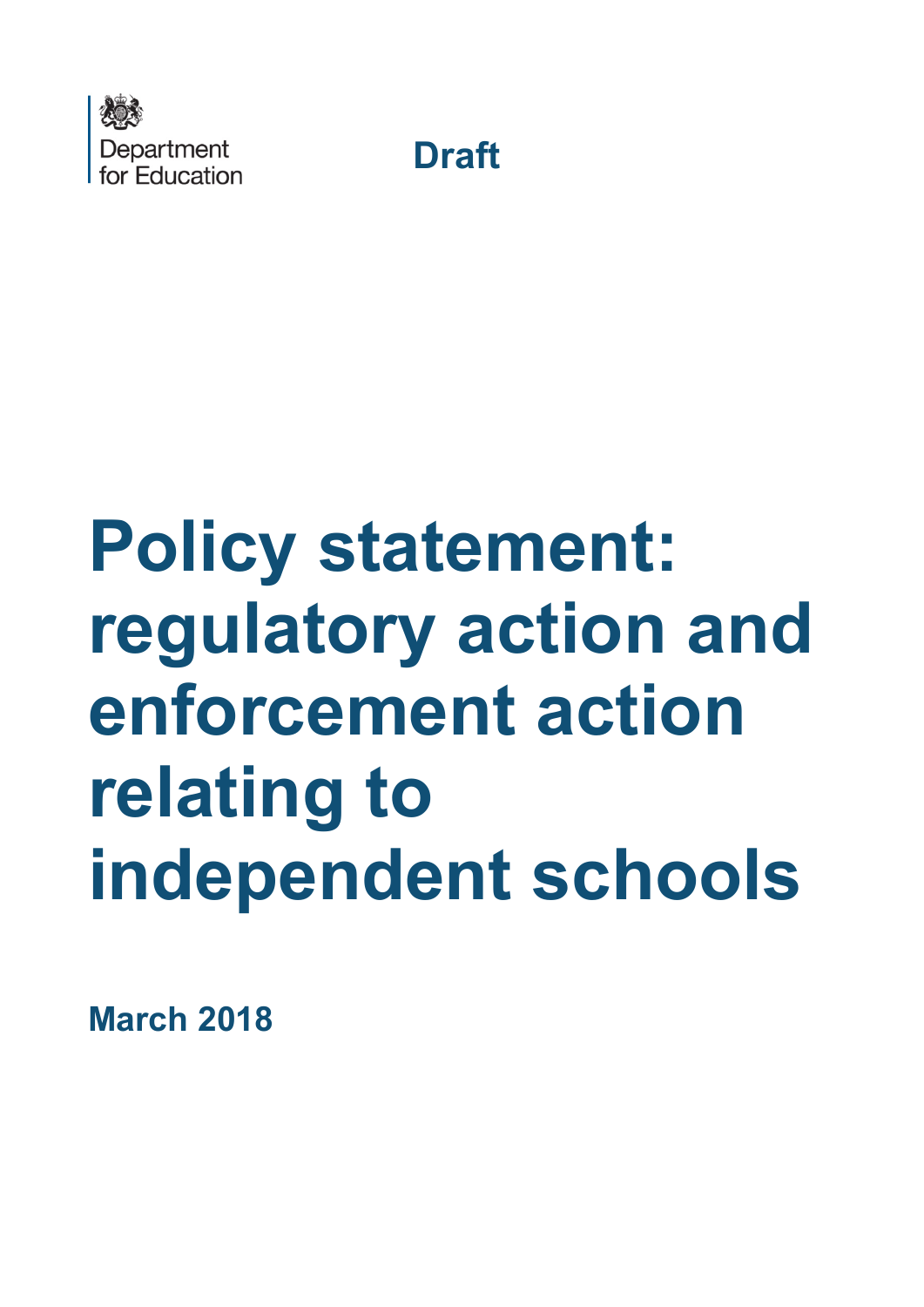# **Contents**

| Coverage of this statement                                         | 3               |
|--------------------------------------------------------------------|-----------------|
| Background                                                         | 3               |
| How regulatory action arises and is taken forward                  | 4               |
| <b>Enforcement Action</b>                                          | $\overline{7}$  |
| How enforcement decisions are reached                              | 8               |
| Principles and relevant factors                                    | 8               |
| Which form of enforcement action?                                  | 10              |
| Enforcement action – process                                       | 11              |
| 'Minded to' letters                                                | 12 <sup>°</sup> |
| Unapproved material change                                         | 13              |
| <b>Enquiries</b>                                                   | 13              |
| ANNEX A: The legal framework for regulatory and enforcement action | 14              |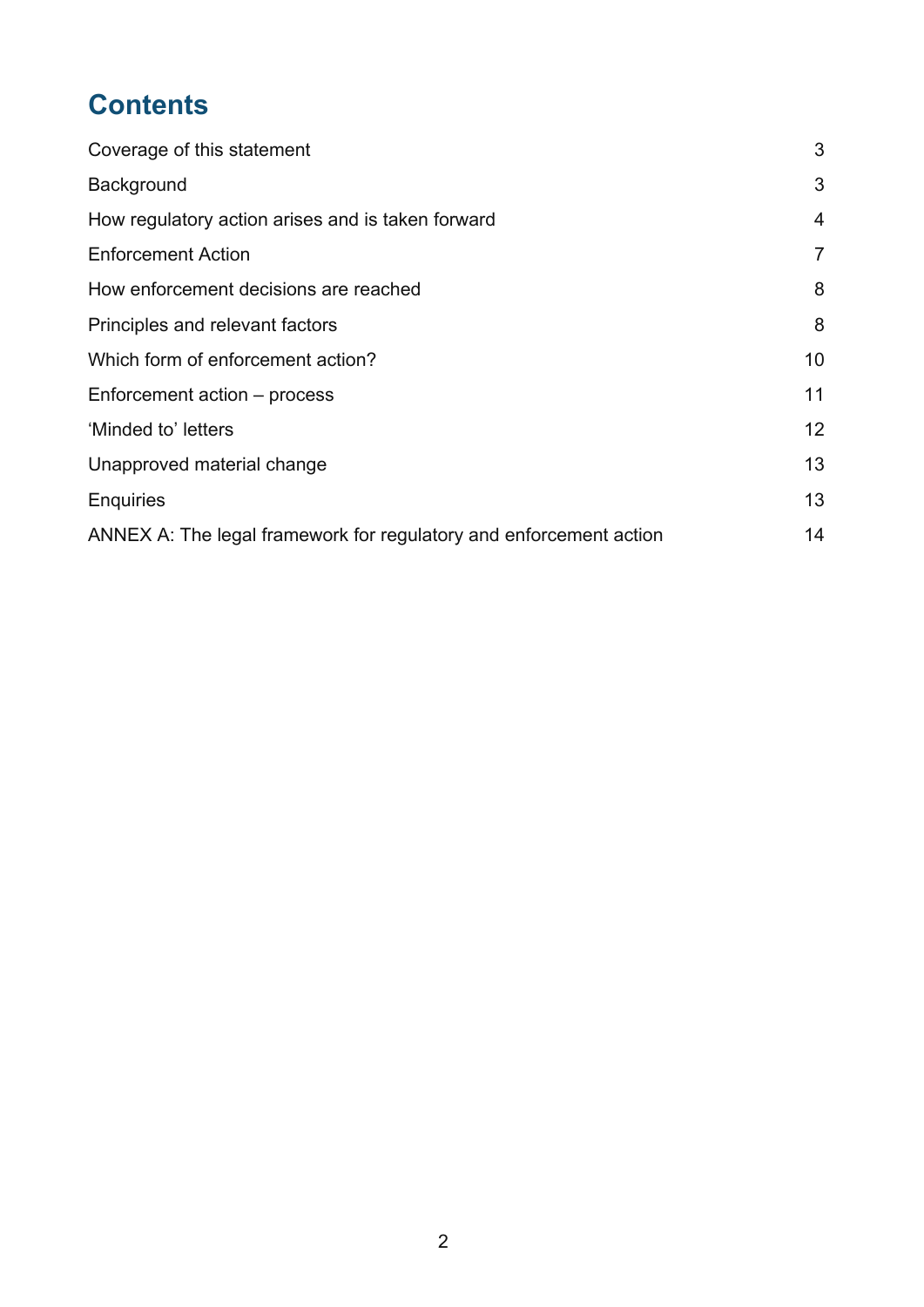# <span id="page-2-0"></span>**Coverage of this statement**

1. This statement is non-statutory, and is only intended to serve as a general guide to decision-making. Decisions will be made in the light of the policy set out in this statement but they will be decided on a case-by-case basis – i.e. taking into account the particular circumstances of each case. The policy set out here does not, therefore, automatically determine the outcome of decisions.

2. The statement sets out the Secretary of State's policy relating to the exercise of his powers under sections 114 to 118 of the Education and Skills Act 2008 ('the Act'). It does not, therefore, cover the Secretary of State's policy on action relating to unregistered independent schools, which is described separately in a separate document at:

#### <https://www.gov.uk/government/publications/regulating-independent-schools>

3. Nor does this statement, therefore, set out the Secretary of State's policy relating to other matters such as prosecutions for breaches of relevant restrictions, applications to a magistrates' court for an emergency order under section 120 of the Act (though section 120 is explained in the Annex to this statement), or the removal of schools from the register under other powers - such as those relating to failing to pay inspection fees (see section 112 of the Act), the employment of barred persons (see section 119 of the Act), or failing to supply required information (see section 123 of the Act). A contact point for enquiries on these and other matters relating to independent schools is given at the end of this statement.

4. In addition, the policy here is not intended to apply in relation to academies and free schools. Whilst such schools are 'independent schools' and, therefore, the legal framework described below mostly applies to them, in practice the Secretary of State can normally regulate such schools most effectively through provisions in their funding agreements.

5. Finally, this statement replaces "Regulating independent schools"(Department for Education, January 2016) *which is now withdrawn [when the final version of this statement is published]..*

## <span id="page-2-1"></span>**Background**

 $\overline{a}$ 

6. The Department for Education (DfE) through the Secretary of State acts as the regulator for the independent schools in England. The department registers independent schools, sets independent school standards  $(ISS)^1$  $(ISS)^1$  that those schools must meet,

<span id="page-2-2"></span><sup>1</sup> <http://www.legislation.gov.uk/uksi/2014/3283/schedule/made>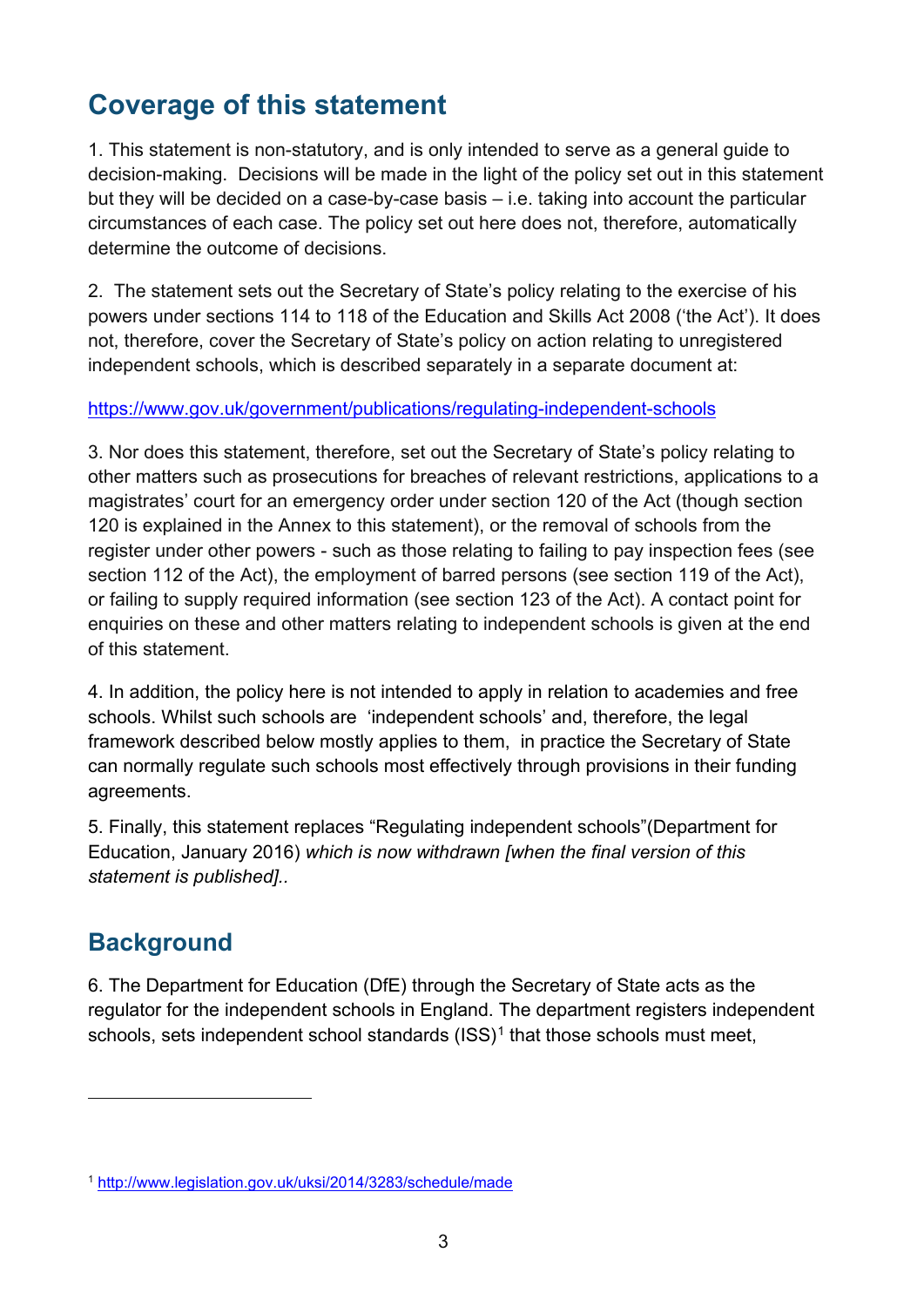commissions inspections against those standards, and acts where schools fail to meet the standards. The standards cover:

Quality of education;

Spiritual, moral, social and cultural development of pupils;

Welfare, health and safety of pupils;

Suitability of staff, supply staff, and proprietors;

Premises of and accommodation at schools;

Provision of information;

Manner in which complaints are handled; and

Quality of leadership in and management of schools.

7. The power to take enforcement action under section 116 of the Act may, in effect, only be exercised where a school has had an opportunity to improve. However, this does not mean that children are to remain for an extended period of time in schools which are inadequate because they are not meeting one or more of the ISS. The department's overall policy aim is that in order to safeguard the education and well-being of children, schools that do not meet the standards must improve rapidly or face enforcement action, which may result in closure. To achieve this, DfE can require schools not meeting the ISS to produce an action plan; if the school does not submit an action plan, or if the plan is rejected, or if the plan is not adequately implemented, DfE can take what is termed 'enforcement action'. This means either imposing a 'relevant restriction' on the proprietor of a school (see below) or removing the school from the register of independent schools. It is a criminal offence to operate an unregistered school (as well as for a proprietor to breach a relevant restriction), so removal from the register would force the school to close, although the proprietor does have a right of appeal. A proprietor can also appeal against imposition of a relevant restriction.

8. The legal framework for this regime is explained at Annex A.

### <span id="page-3-0"></span>**How regulatory action arises and is taken forward**

9. Registered schools are inspected on a regular cycle by inspectors from Ofsted or one of the two independent inspectorates approved by the Secretary of State, that cycle being decided by DfE. Fees are payable by schools for such inspections. DfE can also commission additional inspections whenever needed, for example in responding to a complaint or notification of a serious incident at the school. Schools are also inspected when assessing whether a 'material change' at the school (for instance a higher pupil capacity) should be approved. Inspection reports are normally published, except for those of emergency inspections which find no unmet standards. Any of these inspections may result in a report that the school is not meeting standards. It should be noted that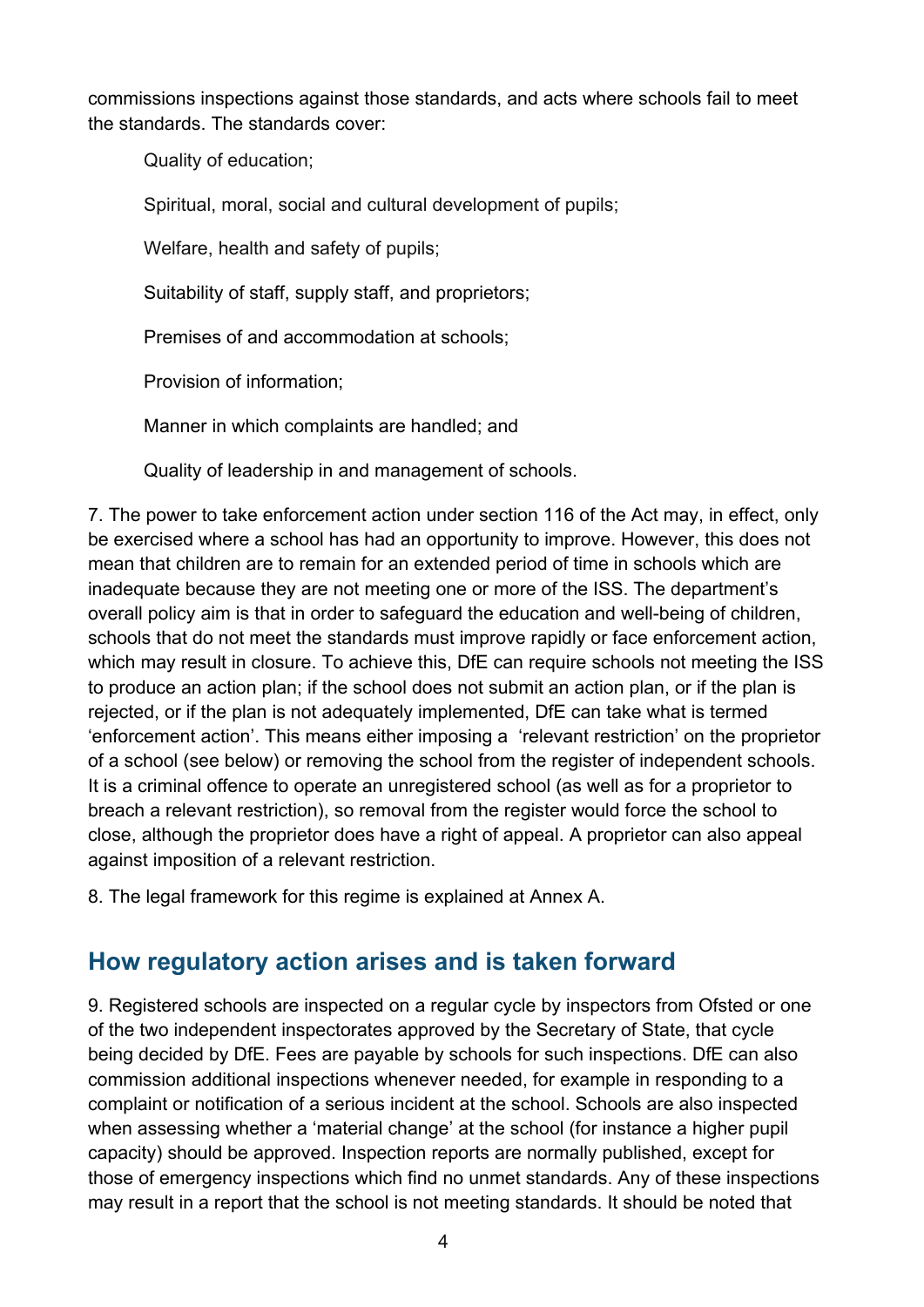even if a school is normally inspected by an independent inspectorate, Ofsted may be commissioned to inspect instead. It is also possible in certain cases for the Secretary of State to conclude that there has been a breach of the standards, although there is no inspection (for example, through parents writing directly to be department about the way a school handles complaints and the school's responses about those allegations.).

10. Under s.114 of the Act, it is for the Secretary of State to decide, taking account of any inspection evidence or any other evidence available (which may include material submitted by the school), whether the standards are met. Consequently, when this first step in regulatory action is taken, it may be based on a slightly different set of unmet standards to those listed in an inspection report. However, such cases are relatively uncommon and if they arise, the circumstances will be clearly explained to the school.

11. If the ISS are not met, the normal response will be for DfE to issue a statutory notice requiring the proprietor of the school to submit an action plan showing how the proprietor proposes to meet the unmet standards and within what timescale. Occasionally, however, the department may simply write requesting information from the proprietor of a school about the way in which it is intended to comply with any unmet standards; very exceptionally, the department may decide that no action is required in relation to a school – the power to issue a notice is discretionary.

12. The statutory notice will list the relevant standards which must be met, and a covering letter may also explain particular concerns which the department has. The notice will require an action plan to be submitted by the proprietor within a specified time, normally a month. In urgent cases, a school's proprietor may be required to produce a plan in a shorter time, or to produce two plans to different timetables - for example if there are safeguarding or safety matters which need very prompt attention but also, in addition, other failures which it is considered may reasonably require more time to address. If the notice is issued during or just before a school holiday, additional time may be given to produce the action plan. The statutory notice is served on the proprietor by recorded delivery post, but will also be sent to the proprietor by email if an email address is available.

13. Detailed guidance from the department on action plans is available to schools, which this statement also supplements. Broadly, for every unmet standard the school must set out the steps the school proposes to take in order to meet that standard and by what date. The proprietor of a school is also asked to set out how it will demonstrate successful implementation of the action plan. Generally, the department will expect all the steps to be completed no longer than three months from the date of the notice requiring the action plan. In some cases a longer implementation period may be acceptable (for example if extensive training of staff is involved or if the plan includes building works). The department recognises that changes in teaching methods and curriculum may take a significant part of an academic year to implement effectively.

14. A school may request a longer time to produce an action plan than that specified in a notice, if specific circumstances make it difficult to produce a useful plan by the specified date. Such requests for a longer period will be considered and if the department is satisfied that there are good reasons for the request, are ordinarily granted through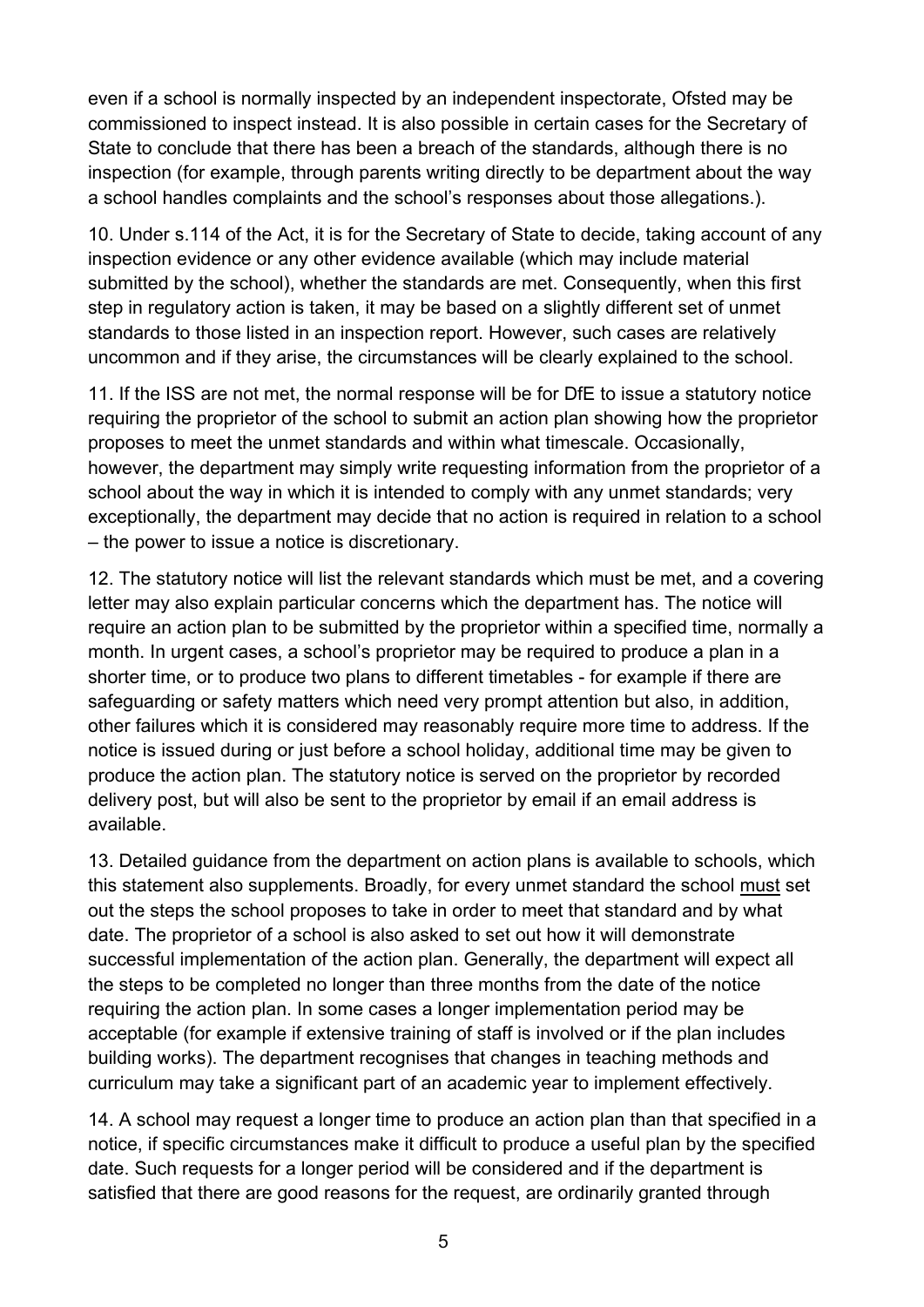written agreement to the amended submission date. As noted above, holiday periods will have been taken into account in setting the original period but such holiday periods, especially longer ones in the summer, are not regarded by the department as a reason for ceasing work altogether on drafting an action plan, or putting in place measures to rectify the failings against the standards. In any case, a school which is aware from an inspection that there are unmet standards, should have begun to address these immediately, even before receiving a statutory notice requiring the submission of an action plan.

15. Once received by DfE, the action plan is sent as soon as possible to the relevant inspectorate for advice on how to assess it. This advice and the department's subsequent assessment of an action plan looks at matters such as completeness, the practicability of the timescales, and whether or not the actions proposed would actually result in the school being likely to meet the standards. An advice note is provided to DfE setting out the views of the inspectorate, normally within a month of receipt of a plan by the inspectorate but in a shorter time if the situation is urgent. In any event, as stated above, the school proprietor should not wait for a DfE decision on the plan before starting to take action to meet standards.

16. Taking account of the inspectorate advice, the Secretary of State then approves the action plan, approves it with modifications, or rejects it. It is not necessarily the case that his decision will be the same as the inspectorate's recommendation. Approval with modification is normally given only if there are only a few specific changes or additions that are needed, and DfE will set out in the approval letter those changes. The school will need to carry out the modified plan. If there is then a follow-up inspection, the inspectorate will check implementation against the plan including the modifications set out in the DfE letter. If a plan would require more extensive change to be acceptable, it is likely to be rejected. The school is given a copy of the inspectorate evaluation when the DfE decision on the action plan is notified as this may assist the school in taking satisfactory action to meet the standards.

17. If the school's action plan is **approved, or approved with modifications**, the relevant inspectorate is then commissioned to make a progress monitoring inspection (PMI). This will be after the date by which actions listed in the action plan are meant to be implemented but exact scheduling will be on a risk-based approach given the seriousness of the school's failings. There may be two separate PMIs if there have been two action plans required. The purpose of a PMI is to report on whether the school is at the time of the inspection meeting the standards in question – though the findings will also be relevant to the question of whether the action plan has been complied with. These are two separate issues, although closely connected. Whether or not an action plan has been complied with forms part of one of the tests for taking enforcement action (see below), but in practical terms, the extent to which the standards are now met will always be key to the Secretary of State's decision on taking enforcement action. In considering next steps following the PMI, the seriousness of any failings found to still exist, and the extent of improvement which the school had managed, will be considered alongside other matters such as the length of time the school had been under regulatory action, whether there has been a change in governance or leadership and so on.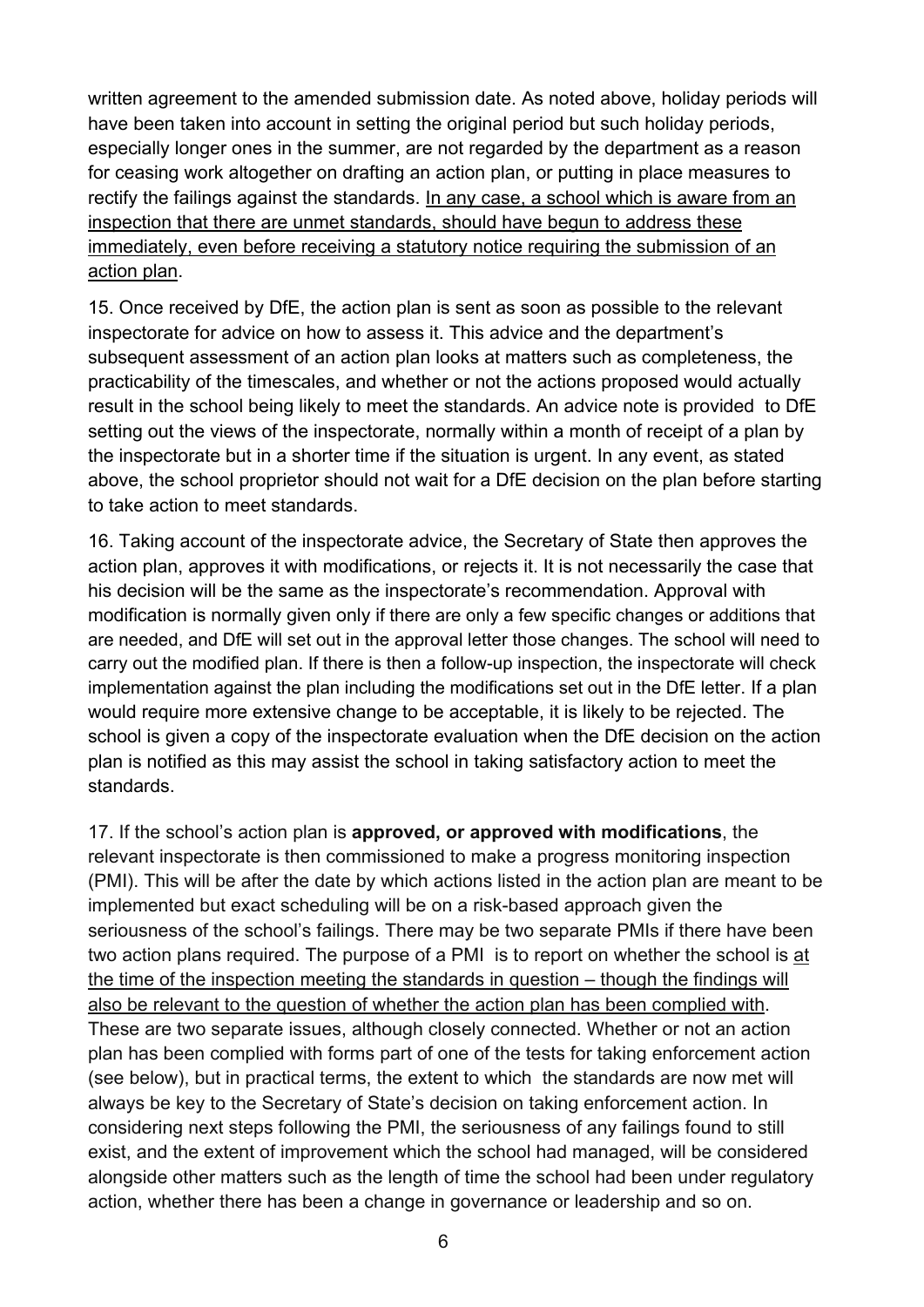18. In a small number of cases where an action plan is **rejected** but DfE concludes that it would help achieve improvement quickly, the proprietor of a school will be required to produce another action plan, usually to a short timescale. This in turn will be evaluated and either approved, approved with modifications or rejected.

19. There is no obligation on the Secretary of State to allow a school a second chance to produce an action plan, and this will in practice be unusual. If an action plan is rejected, (or if a school has not submitted an action plan at all, or it is submitted after the deadline) the legislation allows an immediate move to enforcement action (provided the Secretary of State is satisfied that the ISS are not being complied with), and the case for this will always be considered if there are very serious failings at the school. However, in the majority of cases when an action plan is rejected an early PMI is undertaken before a decision is taken on enforcement action. If there are significant improvements found at the school in that PMI, then it is likely (in most cases) that a further notice requiring an action plan will be served rather than enforcement action being taken; if there are not significant improvements and the remaining failings are serious, enforcement action will ordinarily follow unless DfE is satisfied there are good reasons for not taking such action, although the principles and relevant factors for enforcement action set out below will always be taken into account in arriving at a decision.

20. In most cases where regulatory action is taken, schools do show improvement at the first PMI, although it has in the past been common for the cycle of action plans and progress monitoring inspections to be repeated before the school is fully meeting the standards. There is no legal limit to the number of such cycles a school can go through. However, a school which continues not to meet the standards at first PMI, even if it has submitted an action plan which has been approved, can meet the preconditions for enforcement action, and enforcement action is now more likely than hitherto to be taken if a school does not show significant improvement after the first progress monitoring inspection.

### <span id="page-6-0"></span>**Enforcement Action**

21. Enforcement action can be taken if a school has unmet standards, and provided one of a number of conditions is met that relates, amongst other things, to being require to produce an action plan, the rejection of an action plan or the failure to submit or comply with one (see Annex A for a detailed explanation of the conditions). Such action takes one of two forms: removal of the school from the register (which has the effect of requiring it to cease operating as an independent school); or imposing a 'relevant restriction' on the proprietor of the school. Such a restriction can, for example, require that part of the school's operation ceases (e.g. a sixth form where the quality of teaching here is inadequate) or part of its buildings cease to be used (for example, if it is unsafe). Alternatively, for example, such a restriction can bar the admission of new pupils, either all such pupils or those of a specified description.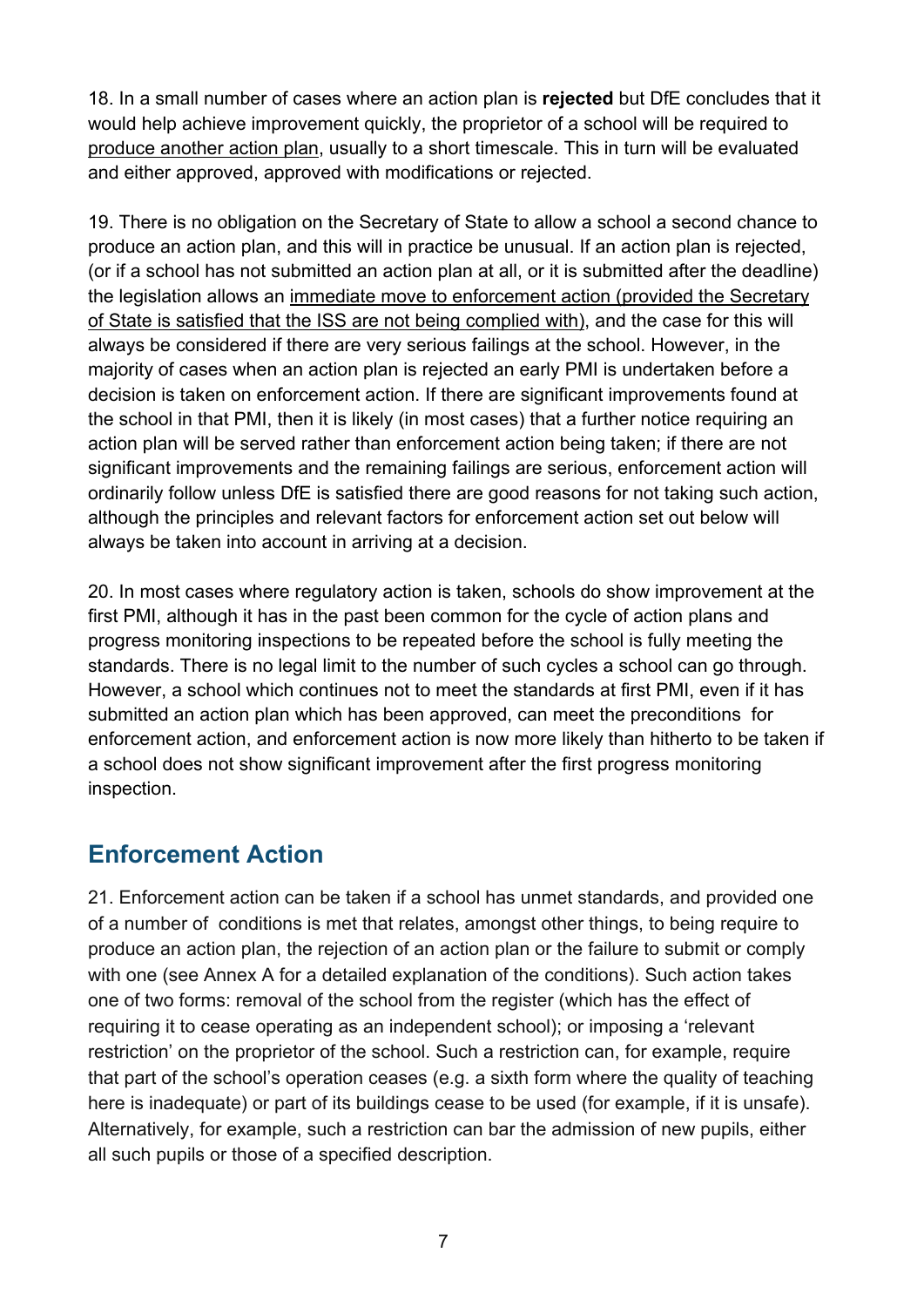22. A relevant restriction can in effect serve either of two purposes. It can bear directly on a failing at a school, and the first two examples above are instances of this. Alternatively, it can be imposed where the judgement is made that whilst de-registration is not appropriate, formal action is appropriate to impress the proprietor with the seriousness of the school's position, and exert a significant pressure to achieve compliance with the ISS. It is also inappropriate for a school which is continuing to fail to meet relevant standards to continue as normal by the admission of further pupils, who will then also be exposed to the school's failings. So it can often be appropriate to stop the school admitting new pupils, whilst it concentrates on improving the standard of education provided to those it has.

#### <span id="page-7-0"></span>**How enforcement decisions are reached**

23. Enforcement action is the strongest step the department can take, being capable of disrupting pupils, affecting parents of pupils, staff and the business of proprietors – even if it is taken in the long-term interest of pupils. It must therefore be considered carefully, and written records relating to the department's decision-taking are kept and will often be available to the proprietor of a school should there be an appeal to the First-Tier Tribunal against the Secretary of State's decision.

24. Set out below are four principles that the department follows in relation to decision on enforcement action, as well as a list of the main factors it considers support taking enforcement action in relation to a school. The list of factors is not exhaustive – either in terms of those that weigh in favour or against enforcement action.

25. Each case has to be considered on the basis of the circumstances arising in that case, and therefore, the approach set out below is only a guide. In particular these principles and factors need to be read alongside what is said above about the presumptions made in specified circumstances relating to the approval or rejection of action plans.

## <span id="page-7-1"></span>**Principles and relevant factors**

26. In deciding whether to take enforcement action and which sort is appropriate, the department follows four principles, which are explained below:

a. **Proportionality**. In making the decision to take enforcement action consideration will be given to whether it is the most appropriate and proportionate remedy available to secure the overall policy aim. It is less likely that enforcement action would be a proportionate response if a school had only minor failings remaining after the initial progress monitoring inspection, or was demonstrating fast, significant and continuing progress being made towards meeting all of the standards, and outstanding issues did not merit it;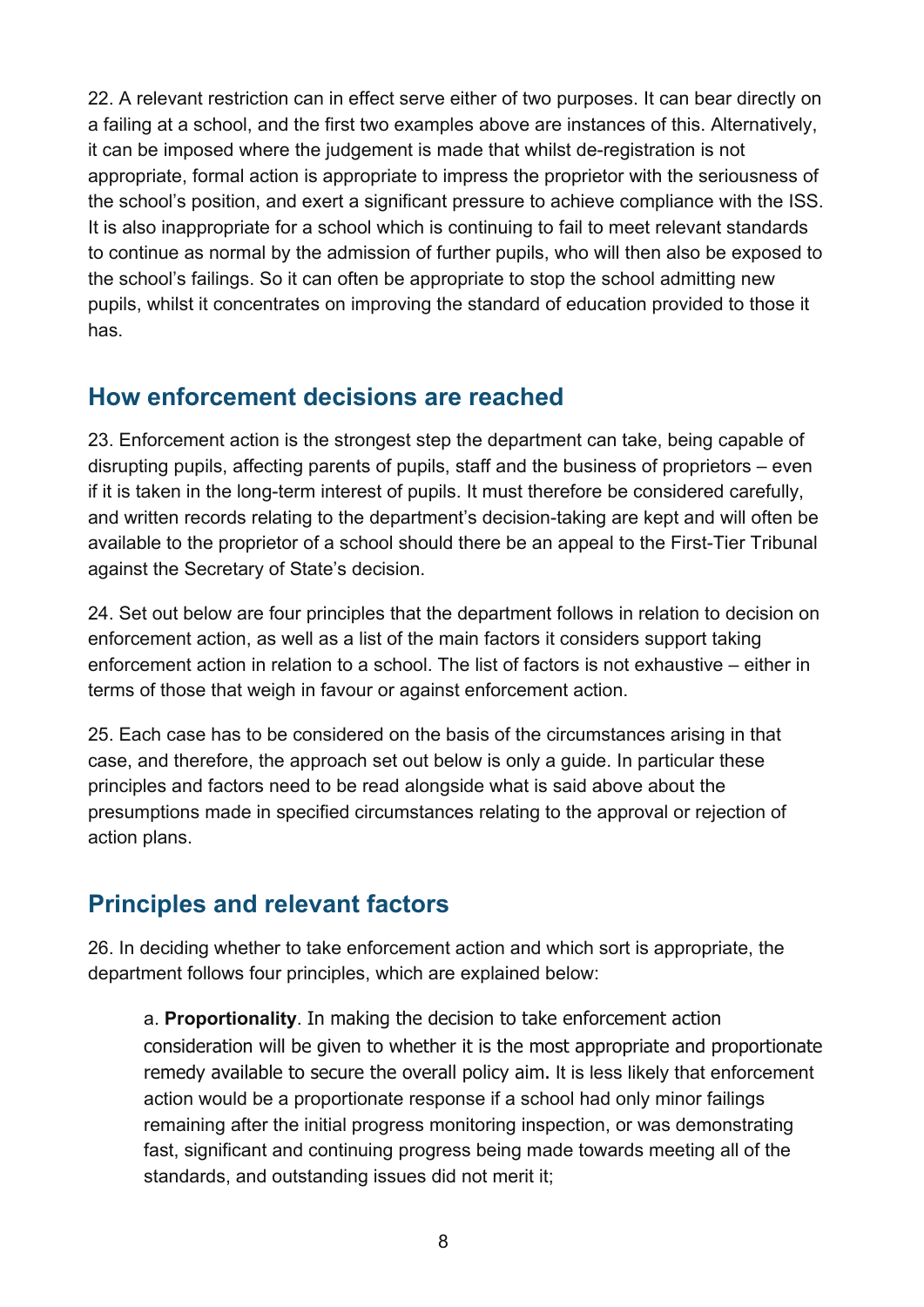b. **Targetting**. This means that a risk-based approach is taken, and enforcement action will be taken most quickly where the greatest risks arise. Examples of this are schools where pupils are particularly vulnerable (for example, they have significant special educational needs, or are looked after), or if a school has no governing body to exert a check on senior leaders, or where pupils' educational progress, safeguarding and future well-being appear not to be the primary focus of a school's leadership or parental community. However, these are illustrative only and rapid enforcement action may be taken in any circumstances where the Secretary of State concludes that it is appropriate;

c. **Consistency**. This means that although every school's situation is different, the department aims for an approach to enforcement which so far as possible results in similar actions for similar situations. So for example, faith schools should not be treated differently from others in a similar situation (unless the issues connect directly to faith, or their faith specifically), and those situated in various parts of the country should not be treated differently simply on that account;

d. **Transparency**. This means that proprietors should have an understanding of the reasons for enforcement action, and also be clear about the process which has preceded it. Therefore, the breaches of the ISS upon which a decision to take enforcement action is based are referred to in summary in correspondence informing the proprietor of the decision, and are listed in terms of the wording of the standards in an annex - not least so that any appeal can proceed on the basis of a mutual understanding of which failures led to enforcement action. Transparency is also assisted by proprietors receiving draft inspection reports and being able to supply comments on the factual accuracy of any report before they are finalised - this is important since such reports are normally the basis of both regulatory and enforcement action. Therefore, this is something that inspectorates have agreed to facilitate.

27. Taking account of those principles, the factors listed below will be the main factors that points towards taking enforcement action;:

a. **The seriousness and number of failings against the ISS**. There are over 70 separate standards in the ISS, but not all of them are necessarily of the same importance – for example, a serious breach of the general welfare standard involving a failure to deal properly with abuse of pupils is much more significant than a failure to provide certain information to parents. This also means that enforcement action may be based on only a few standards, or even one standard if serious enough, not being met, rather than a large number;

b. The **length of time over which the school has not met the ISS and its progress in addressing the failings**. Enforcement action is more likely to be taken if a school has made little discernible progress, or very slow progress, towards meeting the ISS. It is also more likely to be taken if a school has shown a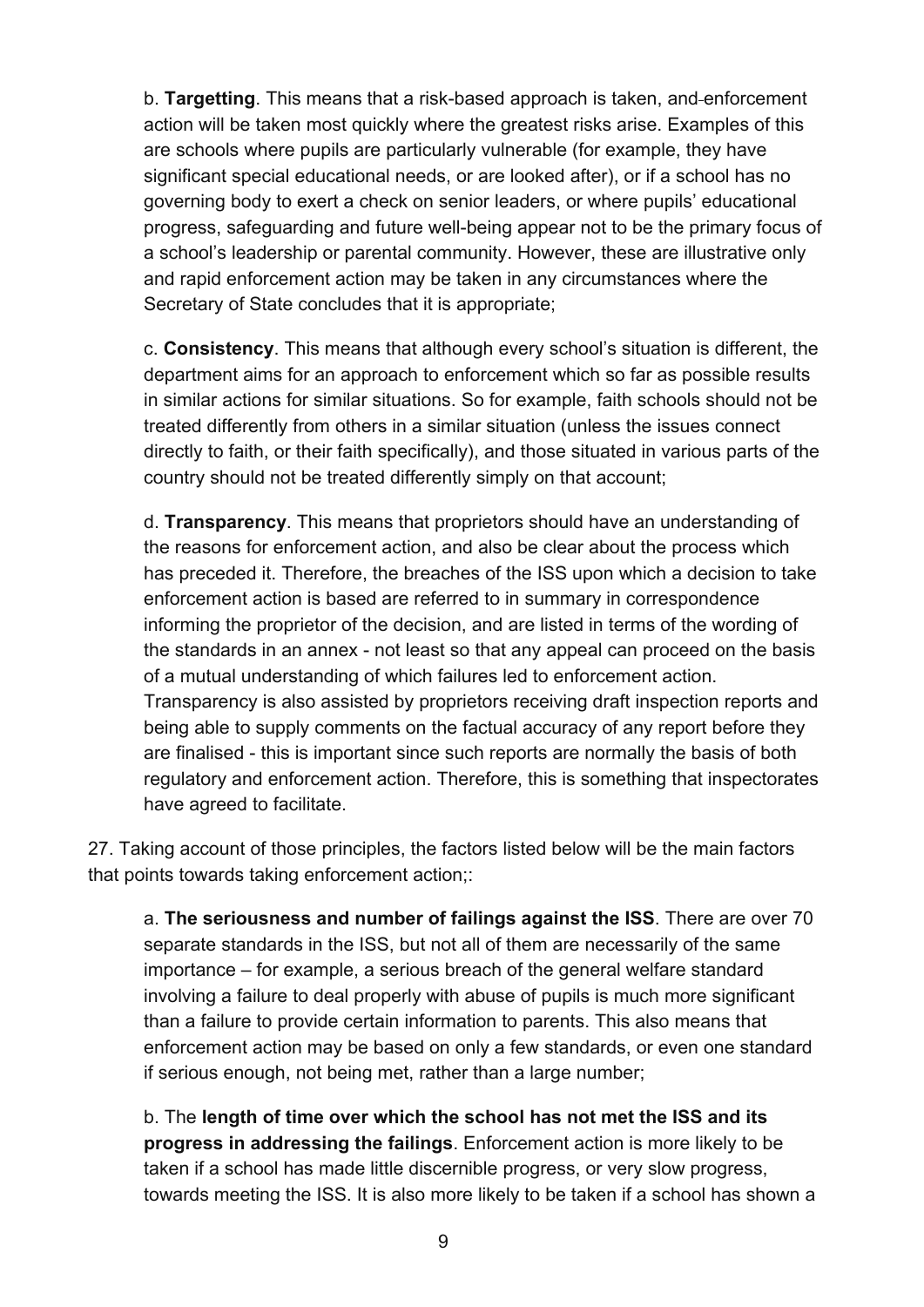pattern of improving somewhat, perhaps even to the extent of meeting the standards at some point, but then relapses - because this suggests that more radical change is needed to secure a lasting improvement and commitment to meet the standards in full;

c. **A refusal to accept that the standards must all be met**. A clear refusal by a proprietor to meet one or more standards despite regulatory action having been taken will increase the likelihood of enforcement action being taken. This might, for example, arise if a school is unwilling to promote fundamental British values, but it might also arise because a school is unwilling to spend the money necessary to improve unsafe buildings or move to suitable premises. Conversely, if a proprietor has shown a willingness, and the capability and capacity, to work on actions designed to secure improvement, and accepts their importance, this will reduce the likelihood of enforcement action being taken;

d. **The impact which enforcement action would have on pupils, parents staff and the proprietor.** The consequences for those affected if enforcement action is taken are relevant. If de-registration or a bar on new pupil admissions for example, are contemplated, then information which the department has about the availability and type of alternative school places will be taken into account – but ordinarily, DfE will attach less weight to the potential disruption caused to pupils and their families, the more serious it considers the nature and extent of the breaches of the ISS, because in the longer term pupils' interests will be best served by the enforcement action despite short-term disruption. Enforcement action may well also impact on the livelihood of staff at the school and/or the proprietor and this will be brought to the attention of the decision-taker; but it would not outweigh the overall policy aim of securing the best outcome for pupils.

### <span id="page-9-0"></span>**Which form of enforcement action?**

28. In line with the department's principle of proportionality, the starting point for consideration will be that the department will take whichever enforcement action is the least disruptive, and invasive, way of achieving the overall aim of ensuring that all pupils at independent schools receive good education of a consistent standard. Removing a school from the register is very much a last resort therefore, when the department considers that no other form of enforcement would meet the concerns. When a decision is being made about whether to take enforcement action, consideration will need to be given to which type of enforcement action is appropriate given the particular circumstances of the case. The factors listed in the previous paragraph will influence which type of enforcement action is taken. When a school has serious failings and is considered unlikely to put them right promptly, or has failed to meet the standards for a sustained period it is more likely that removal from the register will be seen as the appropriate course of action. The less serious the failings are considered to be, then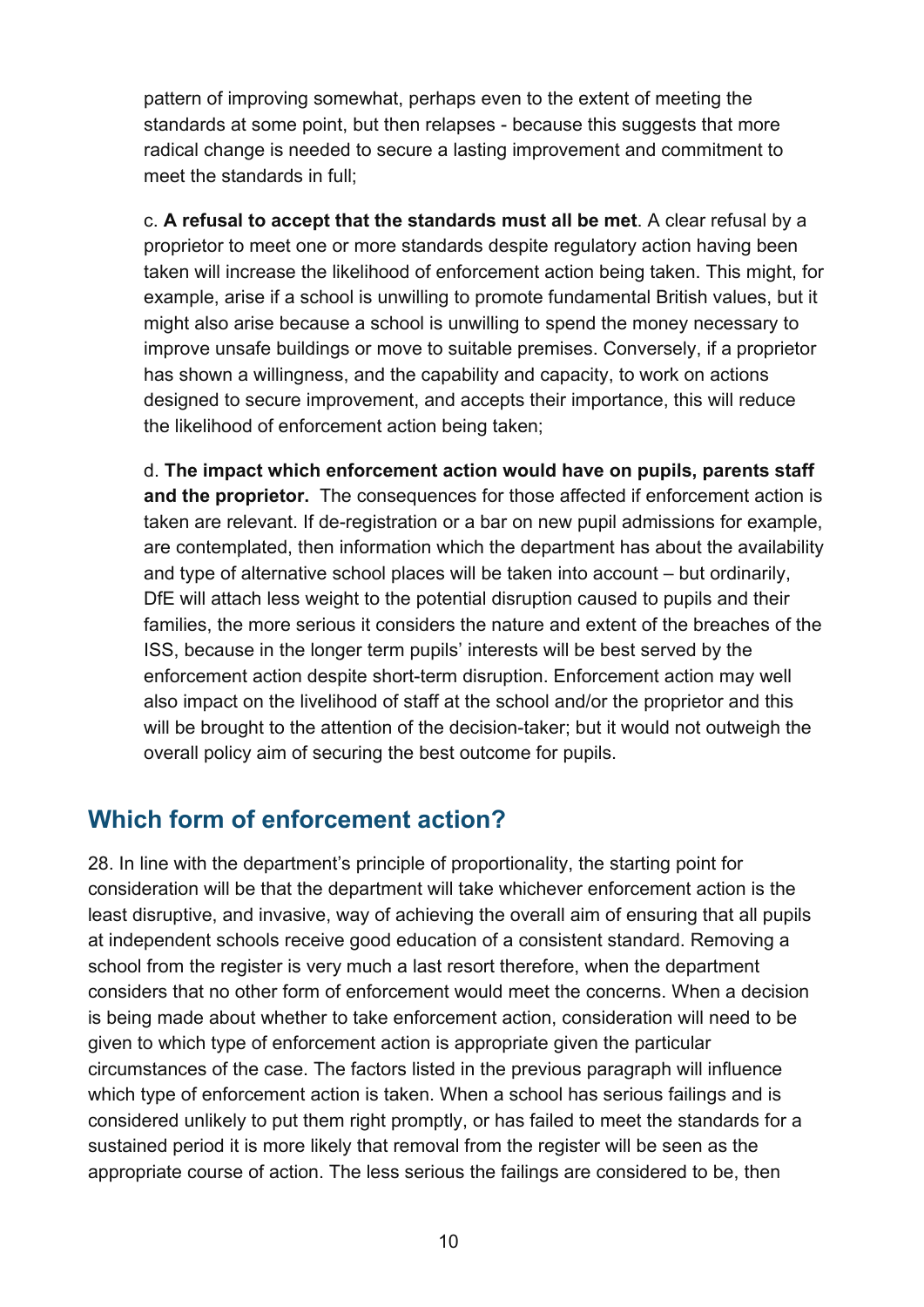factors pointing against taking enforcement action will carry a greater weight in deciding whether the imposition of a relevant restriction is the more appropriate of action.

29. If the proprietor of a school is already subject to a relevant restriction and a significant period of time – normally one academic year – has passed with continuing serious breaches of the ISS or additional serious breaches, then it is highly likely that further enforcement action, usually through de-registration, would result.

30. In emergencies, it is open to the Secretary of State if he considers that one or more pupils or students at an institution is suffering or is likely to suffer significant harm, to apply immediately to a magistrate for an order imposing a relevant restriction or removing the school from the register under s.120 Education and Skills Act 2008. Unlike other orders, this takes effect when served, and is not suspended pending appeal. Annex A has more details.

#### <span id="page-10-0"></span>**Enforcement action – process**

31. Decisions are taken by departmental officials consulting ministers as appropriate. Whomever is the specific decision-maker, or irrespective of the type of decision being taken, the public sector equality duty will be complied with (see s.149 of the Equality Act 2010). Decision-making will also, more generally, be compatible with Convention rights (see sections 1 and 6 of the Human Rights Act 1998).

32. When an enforcement decision is taken it will normally be communicated to the proprietor by a letter (together with an accompanying notice of the decision) from the department sent by recorded delivery. In addition, an email notifying the issue of an enforcement decision notice will be sent if an email address is available for the proprietor. The letter will describe what decision has been taken and refer (or cross-refer) to the standards which the Secretary of State is satisfied are not met in relation to the school. The letter will also mention the proprietor's right to appeal the decision to the First-Tier Tribunal ['the Tribunal'] with contact details for the Tribunal.

33. An appeal by a proprietor against an enforcement decision must be made to the Tribunal, within 28 days of the date on which the notice of the decision is served on the proprietor. If the decision is to de-register a school (and no appeal is made within the 28 day period), the school will be removed from the register by the department immediately after the expiry of the 28 day period within which to appeal. Similarly, when the decision is to impose a relevant restriction, the restriction will apply immediately after the appeal period has expired, unless a later date for compliance with the restriction was decided upon (for example the end of a school term). However, if an appeal is made to the Tribunal within the 28 day period, then the enforcement decision will be of no effect until the appeal has been determined by the Tribunal, withdrawn or otherwise disposed of. A school must not continue to operate as a full-time educational institution once it has been removed from the register.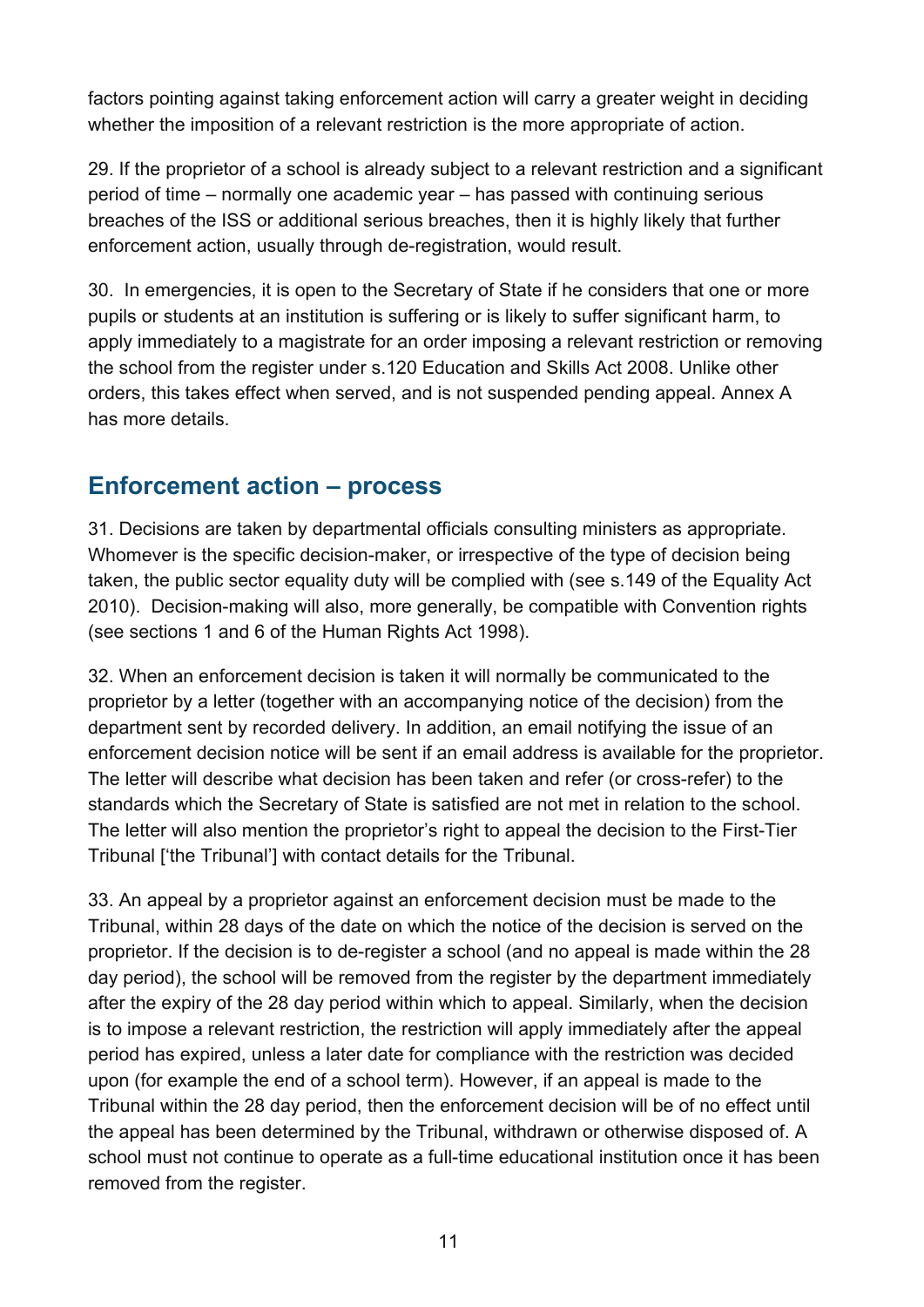34. This statement does not set out full details of the way in which appeals are dealt with by the Tribunal. Neither does it address the considerations which inform the department's response to appeals. Any queries on these matters may be made to the email address at the end of this statement. However, the general process for appeals is as follows:

a. the proprietor or representing solicitor makes an application to appeal (which is to include the grounds of appeal) within the 28 day limit using procedures and forms explained on the Tribunal's website at:

<https://www.gov.uk/government/organisations/hm-courts-and-tribunals-service>

b. the Secretary of State provides a response, through the department's legal advisors - normally the Government Legal Department;

c. a case management hearing is held, usually by telephone, after which the Tribunal judge will make directions relating to such matters as the date of any hearing and the timetable for the exchange and agreement of documents, the date of any further inspection required by the Tribunal, the date by which witness statements need to be served on the other party, or by when the parties need to agree a document setting out the main points in issue between them;

d. if the case reaches an oral hearing then both parties (the proprietor on the one hand and DfE on the other) present evidence to the Tribunal and there is the opportunity for cross-examination of witnesses. The Tribunal will take into account the situation at the school at the time of the hearing and will reach its own view on the basis of the evidence made available to it: it does not simply rule on whether the enforcement decision was lawful.

e. in the case of an appeal against a decision to de-register a school, the Tribunal can decide that the decision should be confirmed, be of no effect or instead be replaced by a relevant restriction. The date of de-registration will be for the Tribunal to determine, although the department may suggest an appropriate date having regard to term dates and other relevant factors to minimise disruption to pupils and their families. In the case of an appeal against the imposition of a relevant restriction, the Tribunal can decide to confirm the restriction, or that it is to cease to have effect, or it can substitute a different relevant restriction.

## <span id="page-11-0"></span>**'Minded to' letters**

35. On rare occasions, instead of proceeding directly with a decision on whether to take enforcement action, the department may write to a school proprietor indicating that the Secretary of State is 'minded' to take enforcement action. This would be in circumstances where it was considered that more information was needed from the proprietor before a decision is to be taken. A decision to adopt this approach would be taken as part of the examination of options available, if it appears to be potentially appropriate in a particular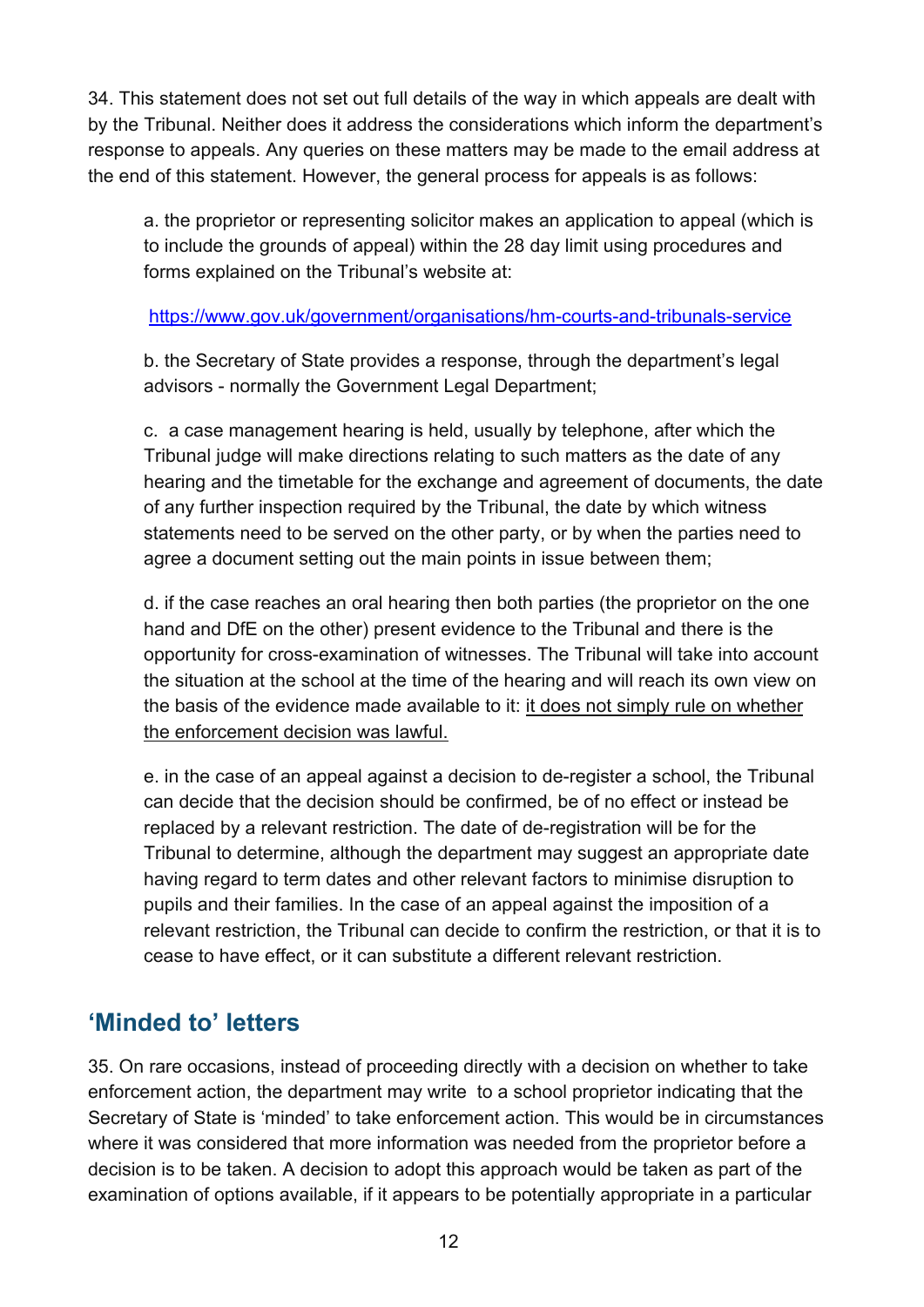case. The department would consider any response made to such a letter, and if the response was not satisfactory or not forthcoming, enforcement action would proceed if the circumstances justified it.

### <span id="page-12-0"></span>**Unapproved material change**

36. Various types of change which are made in relation to a school (for example, an increase in registered capacity or change of age-range, or a change of proprietor) are termed 'material changes' and under s.162 of the Education Act 2002 require approval by the Secretary of State. If a material change is made without prior approval, this is grounds for removal of the school from the register under section 162(1) of the 2002 Act.

37. It sometimes happens that a school proposes to make, or has made, such a change and seeks approval for the change, and may be meeting standards relevant to that change (for example in relation to premises accommodating a higher number of pupils) but it is also under regulatory action for other, unmet, standards. In such circumstances, the material change cannot be approved because the primary legislation does not allow such approvals unless a school is meeting all the independent school standards (see section 162(6) and (7)).

38. Where an unapproved material change has been made this will be an aggravating factor, if enforcement action is being considered anyway because of unmet standards. If an unapproved material change has been made which it is considered has contributed to a failure to meet the ISS (for example, a building is over-crowded because a school is operating over its registered capacity and this has impacted on a school's ability to meet standards relating to its premises or accommodation) then this consideration is likely to increase the chances of enforcement action being taken for not meeting the standards.

### <span id="page-12-1"></span>**Enquiries**

39. Enquiries about this document may be made to:

[*inserted when final version of document published*]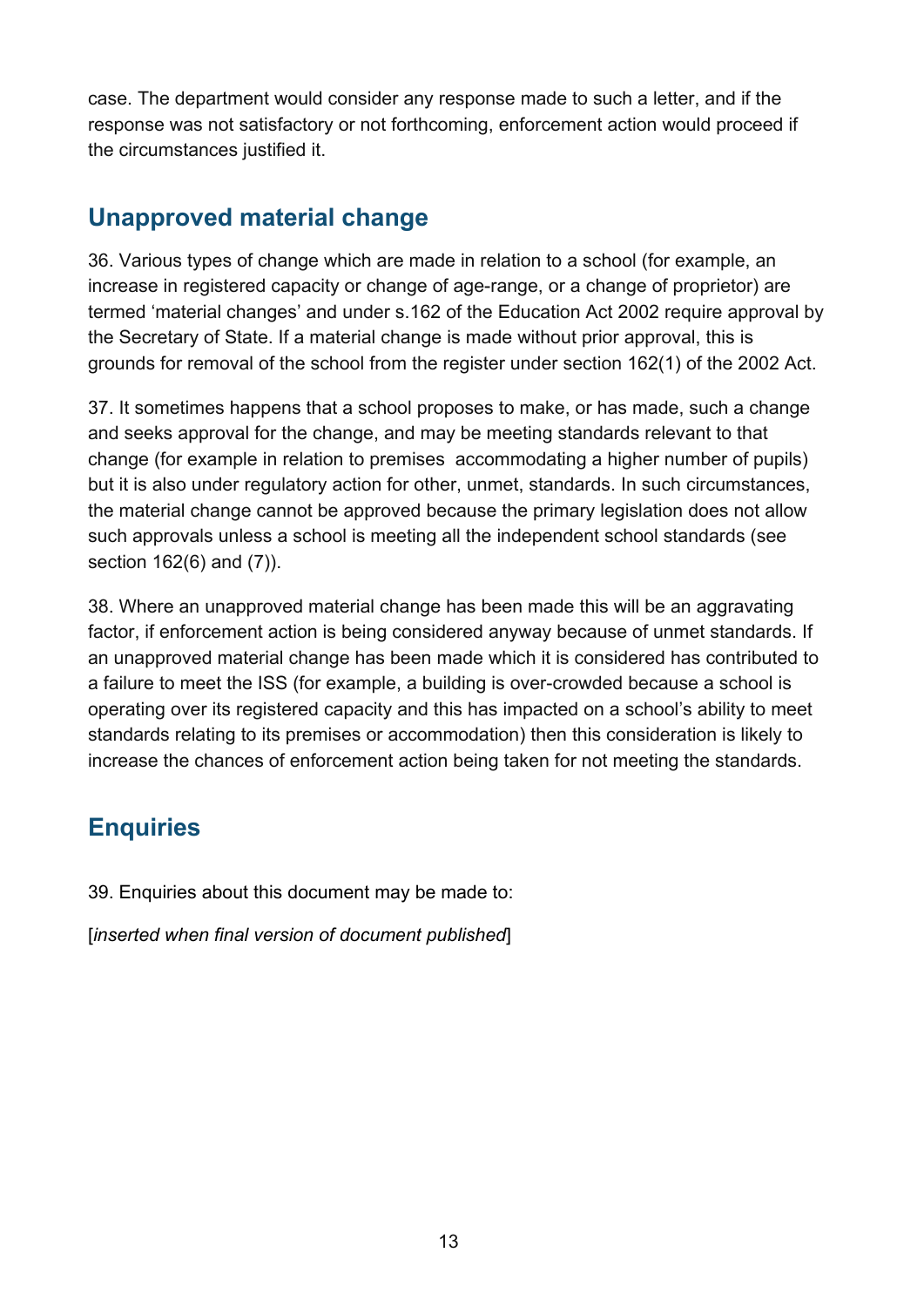# <span id="page-13-0"></span>**ANNEX A: The legal framework for regulatory and enforcement action**

1. All proprietors of registered independent schools must meet the independent school standards ("the ISS") made in regulations under section 94 of the Education and Skills Act 2008 ('the Act'). The standards cover eight aspects of school operation: the quality of education; pupils' spiritual, moral, social and cultural development; the welfare, health and safety of pupils; the suitability of staff and proprietors; premises and accommodation; the provision of information (mainly to parents); the school's complaints procedures; and the quality of the school's leadership and management. They do not directly address admission policies, exclusions, fee levels or employment of staff, or require that proprietors enter into contracts on particular terms (eg, about periods of notice for parents' withdrawing a pupil). The current ISS may be found at:

#### <http://www.legislation.gov.uk/uksi/2014/3283/contents/made>

2. Proprietors should continue to meet all the ISS once a school is registered. If they do not, sections 114 to 118 of the Act provide the basis for regulatory action, including enforcement action. The standards apply differently to state-funded academy schools, which though technically independent schools, are largely regulated by their funding agreements and operate in the state system.

3. Section 114 of the Act provides that where the Secretary of State is satisfied that any of the ISS are not being met in relation to a school, he may issue a notice under s.114(5) to the proprietor of the school requiring the production of an action plan. This is a plan showing what steps will be taken to meet the standards in question and the timescales for taking these steps. This power is discretionary, and in some cases where a breach of the standards is minor the issue may be resolved informally between the department and the proprietor of a school. In a very few cases the department may take the view that although a school is in breach of the standards, action to ensure compliance is not appropriate and the discretion will be exercised to note the breach but not take any action to require a remedy; but this is very unusual.

4. The time within which an action plan must be submitted by a proprietor, and the timescales the plan should cover for the taking of remedial action, are not specified in the Act. However, normally DfE requires a plan to be submitted within no more than a one month and the expectation is that most remedial action can be completed within a maximum of three months from the date notice requiring an action plan is served. In especially urgent cases, a proprietor may be required to produce two action plans - one to be submitted in less than a month addressing urgently certain failures and the other to be submitted later addressing remaining failures.

5. Section 114 makes provision for an action plan submitted by a proprietor to be approved, or approved with modifications, or rejected, by the Secretary of State. If an action plan has been rejected, or is not submitted, one of the conditions for taking enforcement action may be fulfilled (see section below). Submitting an action plan late risks enforcement action being taken.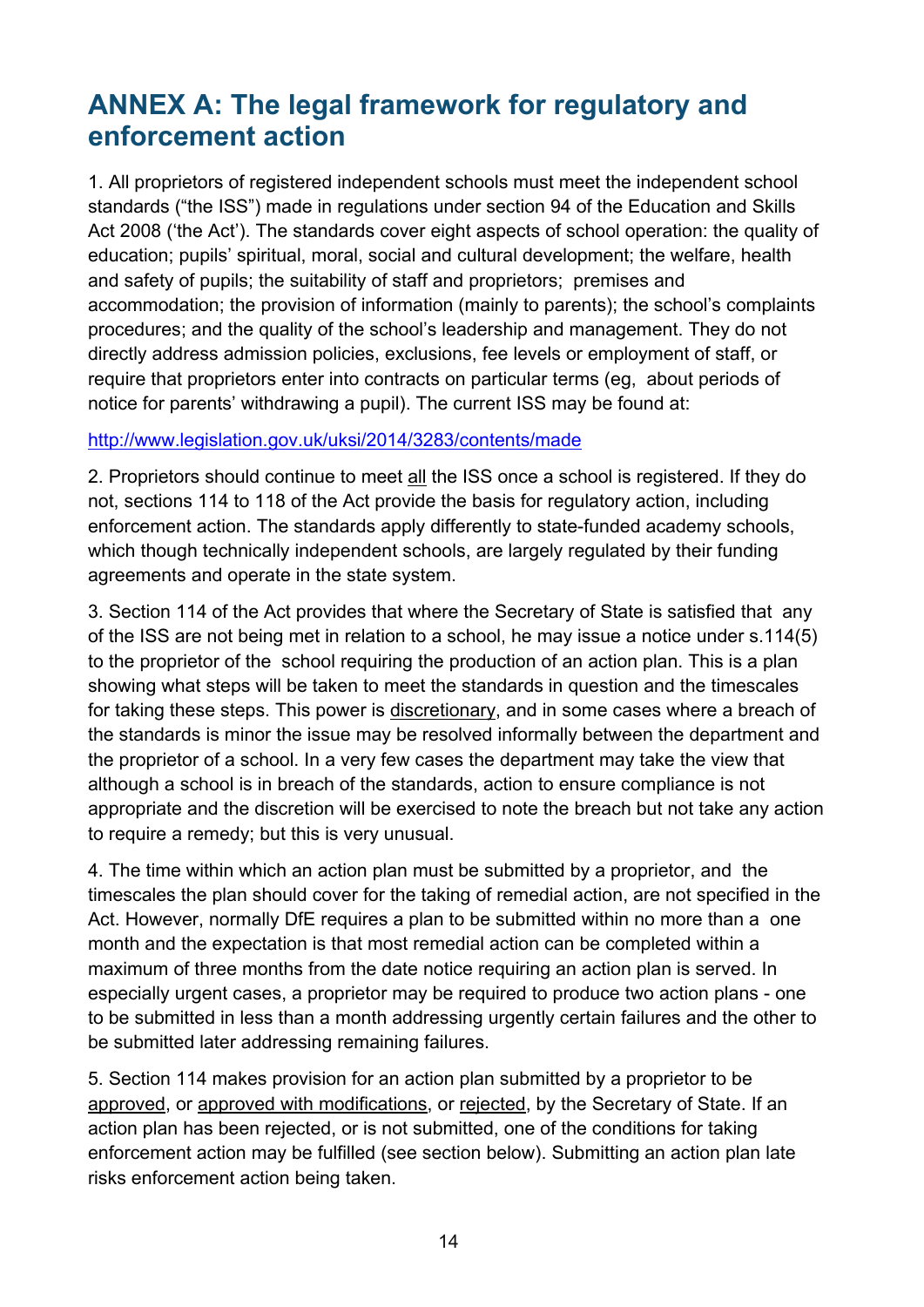6. If an action plan is rejected, s.114 (7) gives the Secretary of State the power to require the proprietor to produce another action plan. If this occurs the status of the second action plan is the same as the first, in terms of the approval and rejection options available to the Secretary of State.

7.Sections 115 and 116 set out the bases for enforcement action – either the imposition of a relevant restriction on the proprietor or the deregistration of a school. Section 115 of the Act provides that when the Secretary of State is satisfied that one or more of the ISS is not being met, enforcement action may be taken if one of a number of specified conditions is met.

8. These conditions are as follows:

a. an action plan has been required under s.114(5) of the 2008 Act within the past three years, but has not been submitted and the time specified by the Secretary of State has passed; or

b. an action plan was so required within the past three years and was submitted but was rejected by the Secretary of State; or

c. an action plan was so required with the past three years and was submitted, but was not complied with (and this means that any of steps set out in the plan were not taken or did not meet the timetable in the action plan, and not that the standards in question have not been met); or

d. an action plan was required at least two years beforehand, at least one inspection by Ofsted or one of the approved inspectorates has taken place since the action plan was required, but at no time since the action plan was required has the Secretary of State been satisfied that all the ISS have been met in relation to the school.

9. Enforcement action is discretionary; there is no duty on the Secretary of State to take it simply because the conditions in the Act permitting enforcement action are met.

10. Section 116 provides for two types of enforcement action: removal of the school from the register, or imposition of a 'relevant restriction'. If the decision is taken to remove a school from the register, this is in effect a decision that the school is to cease operating as such, since conducting an unregistered independent school is an offence - under s.96(2) of the Act.

11. A 'relevant restriction' (see s.117 of the Act for details) is one or more of the following types of requirement imposed on a proprietor:

a. a requirement to cease using part of the school's premises for all purposes or a specified purpose. This might be used when a school building is dangerous or has defects which render it unsuitable (e.g. for boarding), but the proprietor has refused to take it out of use;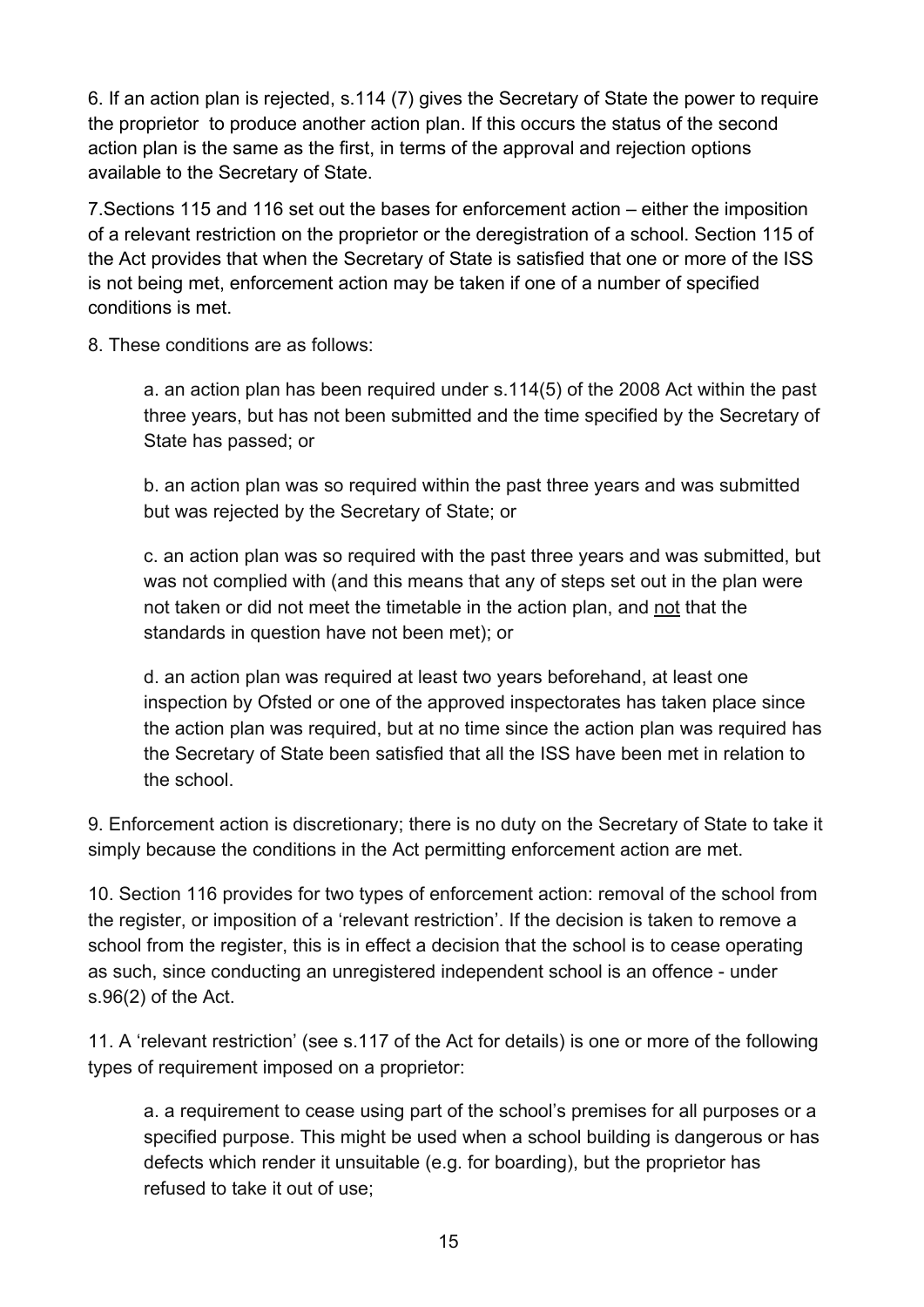b. a requirement to close any part of a school's operation. This might, for example, consist in requiring that the sixth form of a school is closed because the education of pupils of the relevant age group is grossly inadequate and they would be better off in other schools;

c. a requirement to cease to admit new pupils, or new pupils of a specified description. A general restriction preventing any new admissions is the most common form of relevant restriction that the Secretary of State has imposed to date; a restriction with more limited application might for example bar new admissions to a school at sixth form level while allowing existing sixth formers to finish their courses and existing pupils at the school to continue to the sixth form.

12. It is an offence for a proprietor to fail to comply with a relevant restriction relating to a school of which he, she or it is the proprietor – see section 118(2) of the Act.

13. Finally, section 120 of the Act allows the Secretary of State to make an application to a justice of the peace ("JP") for an order, which (once served on the proprietor) would have the effect of requiring the immediate removal of a school from the register, or compliance by the proprietor with a relevant restriction. Failure to cease operating an independent school (which has been de-registered) or to comply with a relevant restriction is an offence and, unlike in the case of enforcement action under section 116 of the Act, an order is not held in abeyance during the period for a proprietor to make an appeal or where one is made, pending its determination. An appeal, however, may be made to the First-Tier Tribunal by the proprietor and an appeal would normally be dealt with on an expedited basis.

14. To grant an order under section 120, a JP must be satisfied that a pupil at the school is suffering or is likely to suffer significant harm. Therefore, unlike in the case of the other powers referred to above, there is no need for there to be a breach of the ISS for action to be taken or indeed for an action plan to have been required. Therefore, an application under section 120 can be an alternative or in addition to enforcement action under section 116 of the Act.

15. 'Significant harm' is defined in accordance with the Children Act 1989 (see section 120(7) of the Education and Skills Act 2008 and section 31(9) and (10) of the Children Act 1989). In addition, because a JP must be satisfied that a pupil is suffering or is likely to suffer significant harm, the harm cannot be purely historic.

16. In considering whether to seek an s.120 order, a range of information may be considered (including inspection reports and information made available by the local authority concerned). If an order applied for, the proprietor of the school will be informed of the application (unless it is undesirable, or impossible to do so) and in that case will have the opportunity to appear before the magistrates' court to present arguments against the granting of an order. But in some cases no notice may be given – although it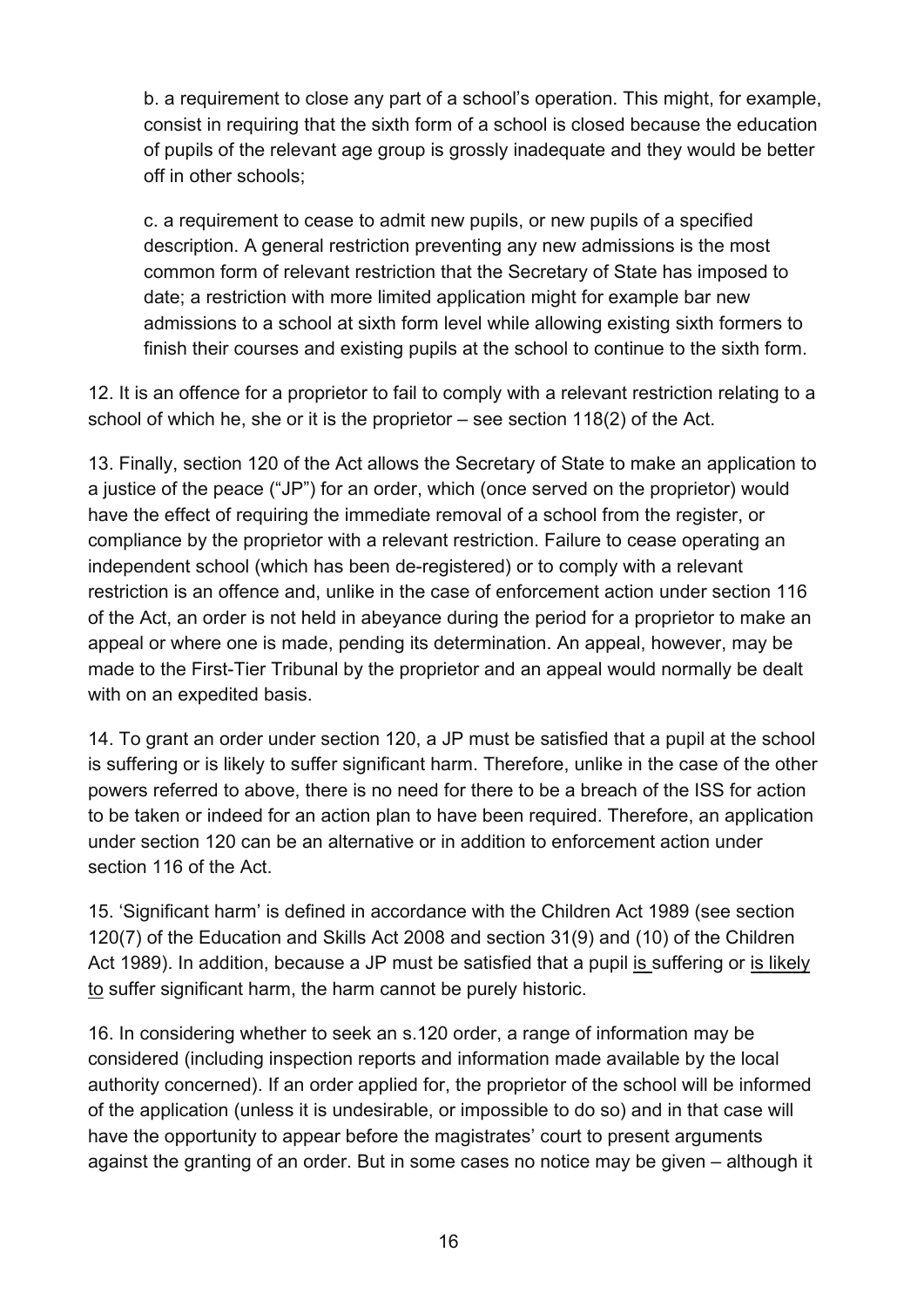would be open to the magistrate to adjourn the hearing in such circumstances to allow the proprietor to be present.

17. If an order is granted by a JP, it will be served by the department as soon as is reasonably practicable, and must be complied with after it is served on the proprietor. For example, notice of an order to remove a school from the register may be served on the same day as the order is made, with the school removed from the register immediately thereafter. In such circumstances, it would be necessary to cease operating the institution in question as an independent school that day - otherwise the offence under section 96(2) of the Act would be committed.